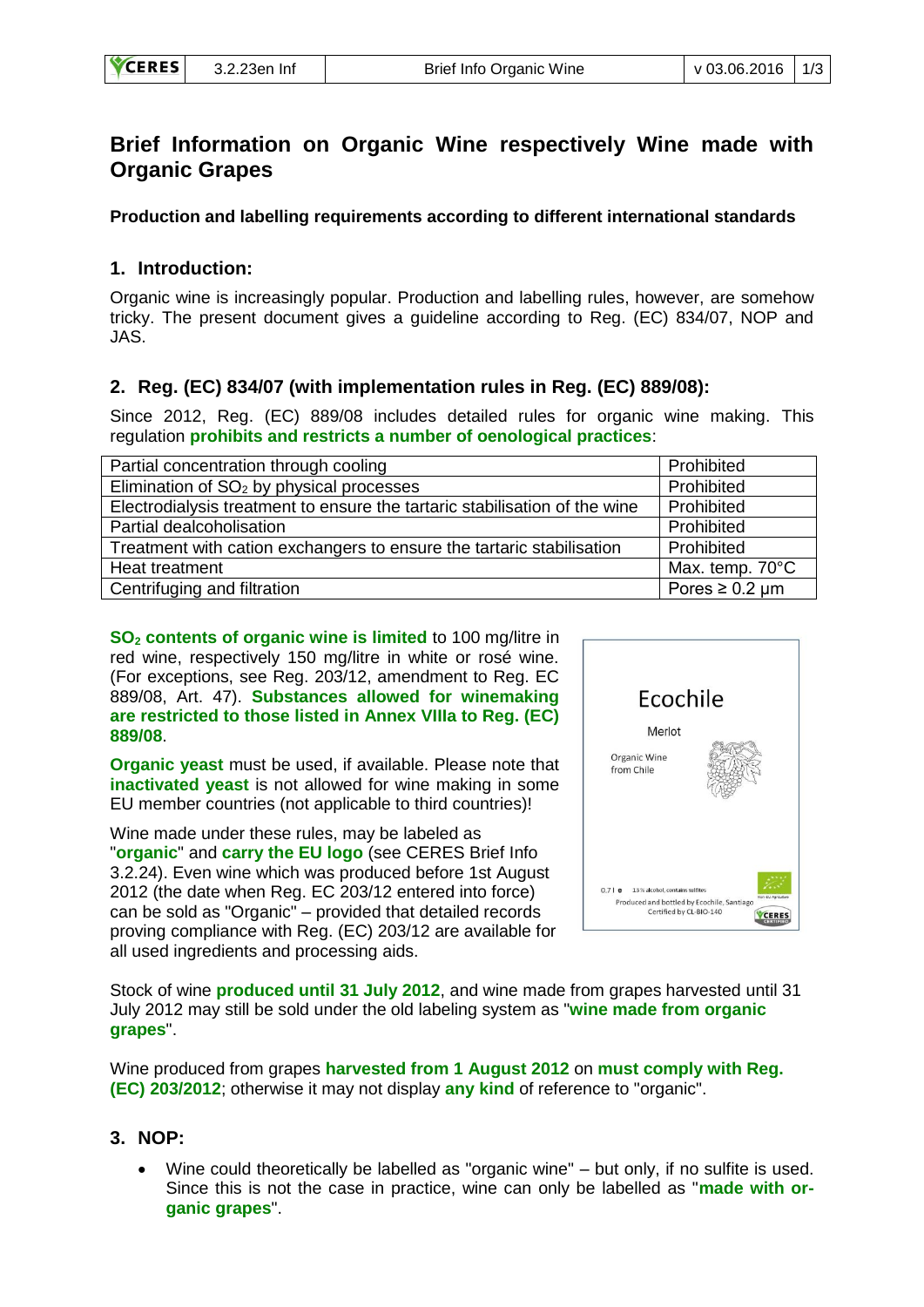| <b>VCERES</b> | 3.2.23en Inf |
|---------------|--------------|
|---------------|--------------|

- Sulfur dioxide can be used, provided that **sulfite** concentration in the final product does not exceed **100 ppm**. Potassium **metabisulfite** or even sulfuric acid, **are not allowed**, only SO<sub>2</sub>. The wine label must disclose that it contains sulfite.
- Other **non-agricultural processing aids** (e.g. bentonite) and ingredients only according to **§ 205.605**. Full disclosure of all components of such substances to the certification body is required. For this purpose, CERES has prepared a special template. Having this template completed and signed by the manufacturer of the input, it is assured that no important detail is forgotten, as e.g.:
	- o Enzymes may not be produced with the help of GMO, must be derived from edible plants or from non-pathogenic fungi or bacteria
	- o Yeast must not be genetically modified, be non-synthetic, not cultivated on petrochemical substrate or on sulfite liquor waste
	- $\circ$  Nitrogen, oxygen and CO<sub>2</sub> are allowed, following §205.605 restrictions
	- o Synthetic nutrients not listed in §205.605 (as e.g. ammonium phosphate) are not allowed.
- Please note that some ingredients / processing aids, which are listed as "non-agricultural" in the EU-Regulation, are considered to be "agricultural" by NOP (e.g. **gelatine, casein, albumin, arabic gum**). As long as the wine is labelled as "made with organic grapes", however, these substances **need not be certified organic**. A confirmation is needed, however, that they are not produced from or by **GMOs**, and that neither **sewage** sludge nor **ionizing radiation,** have been used during their production.
- Based on an agreement between NOP and the US Alcohol and Tobacco Tax and Trade Bureau (TTB), single **ingredients or processing aids** in wine made with organic grapes **need not be listed** (as opposed to all other products to be labelled as "organic" or "made with organic").
- As opposed to the EU Regulation, **mixing organic and non-organic wine is allowed**, as long as different varieties are used. The label in this case must say "Made with organic and non-organic grapes".
- **Organic wine labels must always be submitted to the certifier and must be approved in writing**, before the winery sends the label to the TTB for approval. At [http://www.ttb.gov/alfd/alfd\\_organic.shtml](http://www.ttb.gov/alfd/alfd_organic.shtml) you find all the necessary information related to requirements for labeling of organic alcoholic beverages in the USA, with different examples.